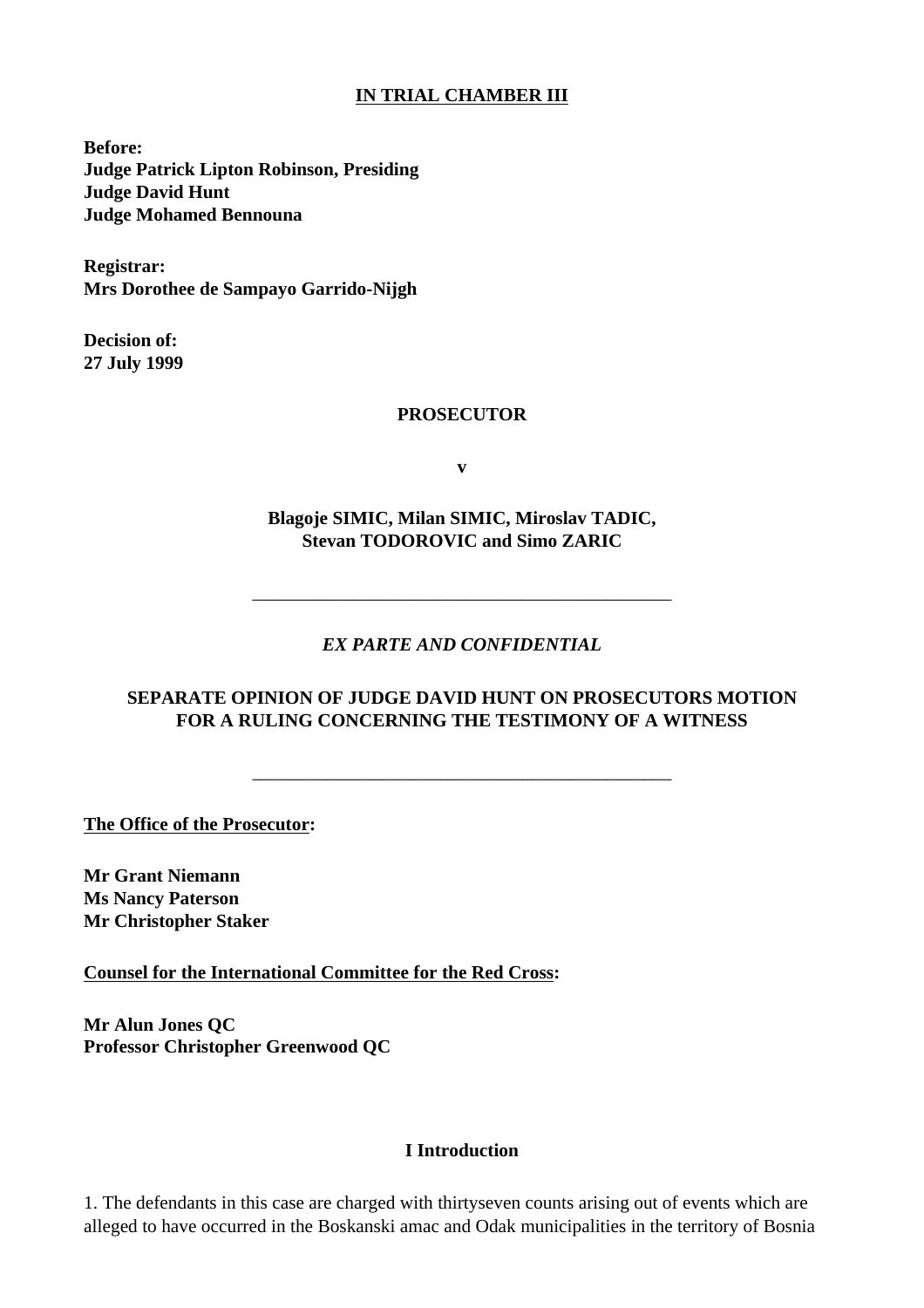and Herzegovina between September 1991 and December 1993. The charges in the redacted Second Amended Indictment allege:

1.1 grave breaches of the Geneva Conventions of 1949 consisting of unlawful deportation or transfer, wilful killing, wilfully causing great suffering and torture or inhumane treatment: $\frac{1}{2}$  $\frac{1}{2}$  $\frac{1}{2}$ 

1.2 violations of the laws and customs of war consisting of murder, cruel treatment, humiliating or degrading treatment, torture and cruel treatment;[2](#page-9-1) and 1.3 crimes against humanity consisting of persecution on political, racial and/or religious grounds, deportation, murder, inhumane acts, rape and torture.[3](#page-9-2)

These crimes are alleged to have been committed against the Bosnian Croat, Bosnian Muslim and other non-Serb civilian populations in those municipalities.

2. Pursuant to Rule 73 of the Tribunal s Rules of Procedure and Evidence, the prosecution has sought a ruling in advance of the trial as to whether a witness which it wishes to call should be permitted to give certain evidence. Because of the sensitivity of the issues involved, the motion was filed *ex parte* and upon a confidential basis.

3. The proposed witness was formerly a field interpreter with the International Committee of the Red Cross (to which, for convenience, I shall refer as the "ICRC"). The evidence which the prosecution wishes to lead from him consists of facts relevant to the indictment, and which would therefore usually be admissible, but which came to his knowledge only as a result of accompanying ICRC staff on visits to places of detention and at an exchange of prisoners supervised by the ICRC.

4. At the request of the prosecution, and pursuant to Rule 74, the ICRC was invited to appear as *amicus curiae* and to make submissions in answer to the motion, and it did so. The submissions of both parties have been filed, and it is thus necessary to refer expressly only to a few of them. I have, however, had regard to all of those submissions.

## **II An issue posed by the ICRC**

5. One particular submission of the ICRC must be referred to if only for the purposes of putting it to one side. The ICRC has submitted that the Tribunal has no jurisdiction over the ICRC and, therefore, that the Tribunal may not compel the ICRC to give evidence or to permit its officials or employees to do so.<sup>4</sup> That submission demonstrates a complete misconception as to what the prosecution seeks to have the Tribunal do in this case. At no stage in the present case has the prosecution sought an order from the Trial Chamber directed to the ICRC.

6. The proposed witness is willing to give evidence without the need for a *subpoena* (or a binding order that he attend to do so) pursuant to Rule 54. The Trial Chamber is therefore not being asked to compel the witness to give evidence. Normally, the prosecution would simply call the witness and he would give evidence without any action at all being taken by the Trial Chamber in relation to that evidence. Where a person or body who or which legitimately seeks to protect his or its interests against the disclosure of certain matters is heard upon that issue, the only action which the Trial Chamber would be called upon to take in relation to the evidence would be, at the suggestion of such a person or body, to prevent the evidence being called.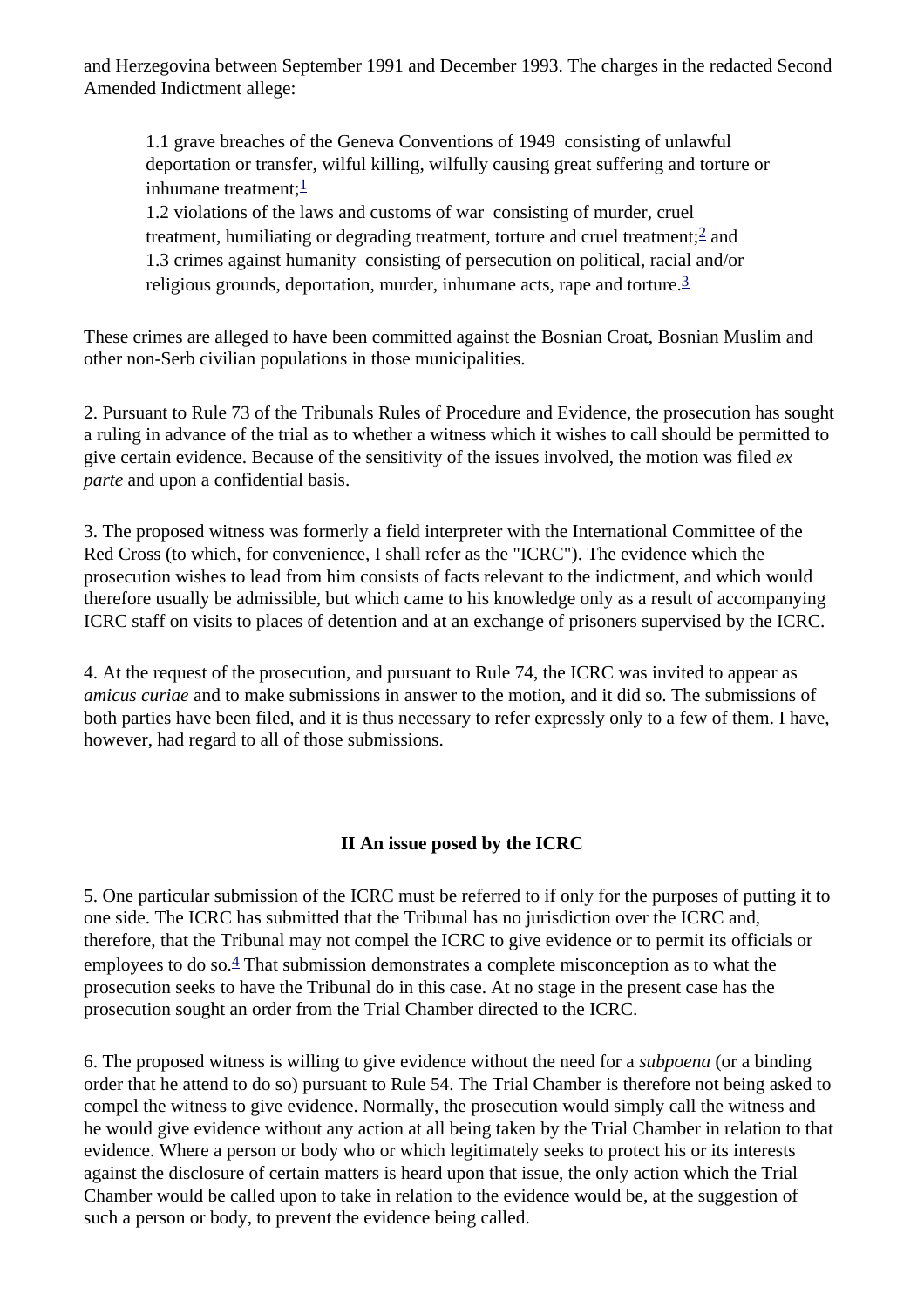7. The Trial Chamber would, however, have been supplied in advance with a summary of the facts of which the witness was to testify, pursuant to Rule 73*bis*, and (usually) a copy of his witness statement. Where an issue thereby becomes apparent as to whether the evidence which a witness intends to give should be given, it would be open to the Trial Chamber *proprio motu* to raise that issue before the evidence is given. But at no stage up to then has the Trial Chamber played any part in the witness giving evidence.

8. What the prosecution has very wisely done here is to seek a ruling from the Trial Chamber before the need arises for disclosing publicly its intention to call evidence from this witness. The prosecution in its submissions seeks an order that, *inter alia*, it be permitted to call the witness, but such an order would not be appropriate for there can be no valid suggestion that the prosecution cannot *call* a witness. What has been suggested by the ICRC is that the witness should not be permitted to give this particular evidence. In reality, and as it stated in its original motion, the prosecution is seeking a ruling that the witness should be permitted to give the particular evidence even though the ICRC has not consented to him doing so.

9. In its original submission, the prosecution made it very clear that, because the witness was willing to testify, no issue arose as to the Tribunal s powers of compulsion.<sup>5</sup> There was and has been no suggestion at any stage that the prosecution was seeking any order from the Trial Chamber that the ICRC give its consent to the witness giving evidence.<sup> $6$ </sup> There is, on the other hand, every suggestion by the prosecution in its submissions that it should be entitled to have the witness give the evidence notwithstanding that the ICRC does *not* consent[.7](#page-9-6)

## **III The contentions of the parties**

#### 10. The ICRC has contended

10.1 that it has a protection against the disclosure in evidence by a current or former official or employee of the ICRC of information which came to the knowledge of such witness in his or her official capacity, notwithstanding that the evidence which the witness could give is relevant to the particular proceedings, and notwithstanding that the witness is willing to give that evidence without the necessity for a *subpoena*; and

10.2 that such a protection is absolute, whatever the importance of that evidence to the resolution of those proceedings.

11. Such a stand would equate officials and employees of the ICRC to a witness bound by the obligations of professional secrecy as a lawyer concerning information obtained by him from his client in relation to existing or impending litigation. The client has an absolute protection against disclosure. Such an absolute protection (sometimes called an immunity) is recognised in most legal systems. The protection may be waived by the client, but not by the lawyer.

12. The prosecution has contended that the protection against disclosure of the ICRC is not absolute, and that there should be a balancing exercise in a case such as the present. This would equate the ICRC to a State instrumentality making a claim of public interest immunity in relation to the evidence which its officials or employees could otherwise have given. Such a claim is also recognised in most legal systems. Some of those legal systems provide by statute where the balance should lie between the two competing interests. Other legal systems permit the courts to decide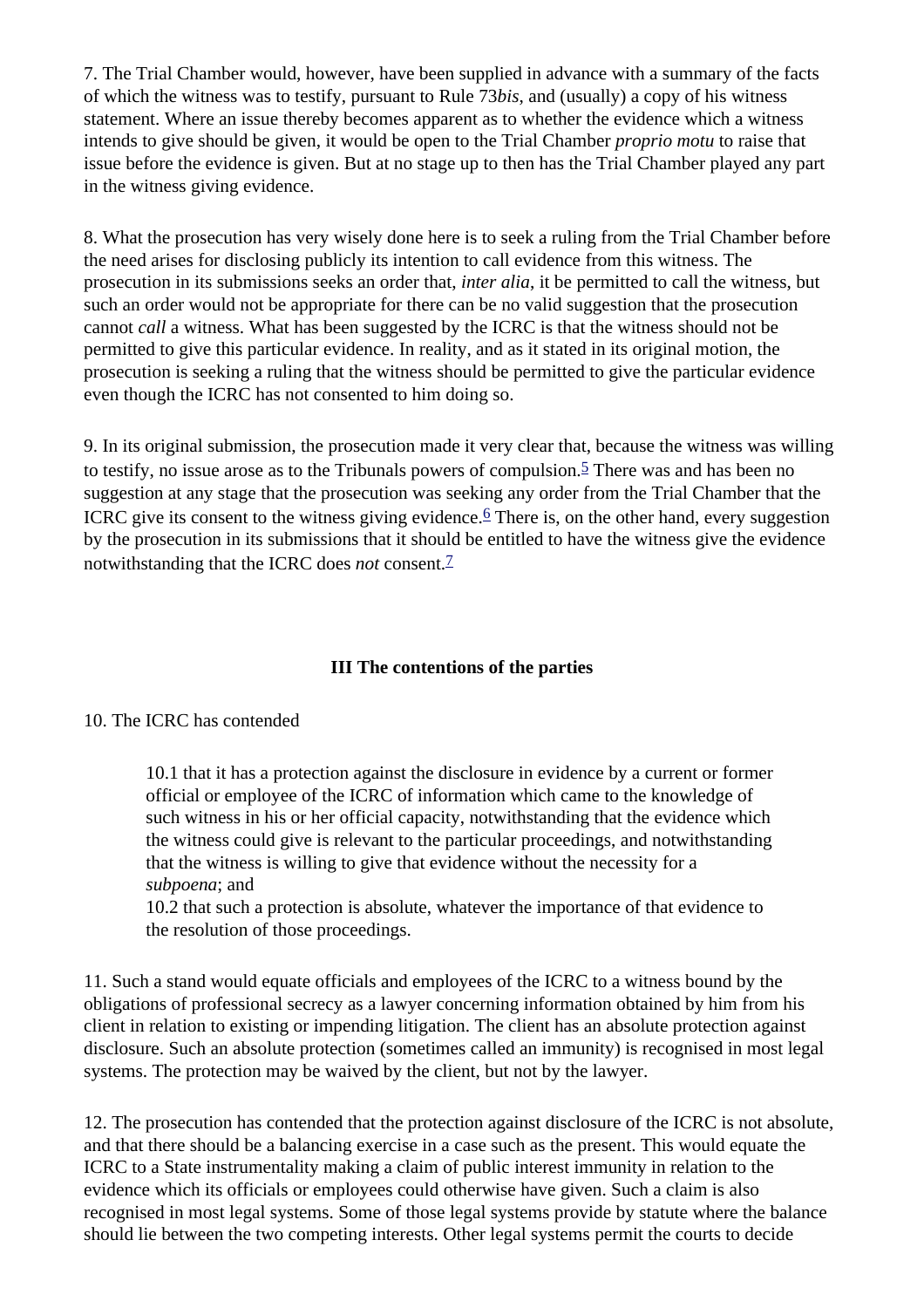where the balance should lie in the particular case.

13. Where there is a balancing exercise to be performed in such a case, the two competing public interests to be weighed would be the secrecy required for properly conducting matters of State at the highest level and the need for all relevant evidence to be available to the courts so that a just result might be obtained in litigation before them. The damage which would be caused by the disclosure of secret Government information must be weighed against the damage which would be caused to the administration of justice if the information were to be withheld from the court.

# **IV The interests involved**

14. The Geneva Conventions of 1949, the Additional Protocols of 1977 and the Statutes of the Red Cross Movement give to the ICRC a mandate to work for the implementation of international humanitarian law, in particular by Article 126 of the Third Geneva Convention (on Prisoners of War), which provides that the ICRC has a right of access to all places where prisoners of war are held, and by Article 143 of the Fourth Convention, which gives similar rights of access to the ICRC to all places where civilians protected by that Convention are detained or work. The ICRC is often the only body which has access to places of detention in this way, and in practice even its right of access is dependent upon the willingness of the warring parties to permit it to exercise that right. That willingness is in turn dependent upon the impartiality and neutrality of the ICRC and its obligation of confidentiality in relation to information obtained in the course of such access.[8](#page-9-7) There is clearly a serious risk that the ICRC will be denied full access in the future if its impartiality, neutrality and its obligation of confidentiality were to be impaired once it became known that evidence had been given by its current or former officials and employees of what was seen or heard by them during such access.

15. I accept that this obligation of confidentiality that the ICRC has to the warring parties an obligation which has permitted it to carry out that mandate gives rise to a powerful public interest. That interest is to protect the ICRC against any public disclosure of the fact that a current or former official or employee of that organisation is to give or has given evidence in any proceedings as to facts which came to the knowledge of the witness in his or her official capacity. $\frac{9}{2}$ I accept also that, once evidence is given by such a witness, there is but little which can be done to avoid that fact becoming known.

16. So far as this Tribunal is concerned, its power to impose measures for the protection of victims and witnesses,  $\frac{10}{10}$  even measures which may have a practical effect upon of the rights of the accused,  $\frac{11}{1}$  $\frac{11}{1}$  $\frac{11}{1}$  *may* in some cases substantially reduce that risk of disclosure, although too much emphasis should not be placed upon this factor. The issue is not, as the prosecution s submissions assume, a question of preventing any disclosure of the identity of the particular witness. It is preventing any disclosure of the fact that an official or employee of the ICRC has given evidence, whether or not the identity of the particular witness is also disclosed. The more important the evidence of the witness to the resolution of the proceedings, the more difficult for any judgment to be written which deals properly with the facts which have been found against the accused but which would not also necessarily reveal the source of the evidence in question although it would not be impossible.

17. However, the interest of the ICRC in protecting itself against the disclosure that such information had been revealed in evidence is not the only public interest which exists in this matter.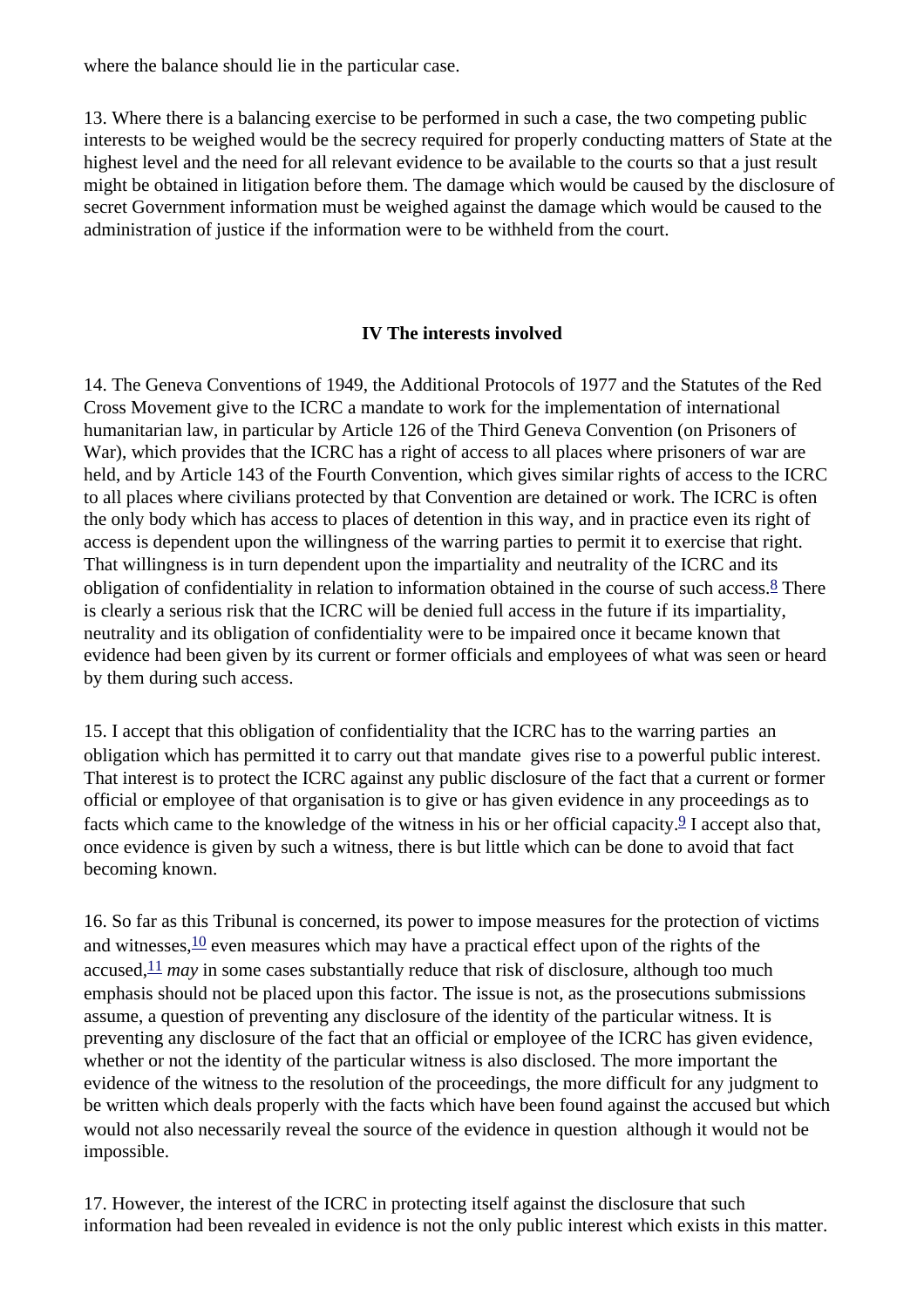There is also a powerful public interest that all relevant evidence must be available to the courts who are to try persons charged with serious violations of international humanitarian law, so that a just result might be obtained in such trials in accordance with law. That result must be just not only to the persons charged but also to the international community on whose behalf the prosecution acts, including the victims of the offences charged. $\frac{12}{12}$  $\frac{12}{12}$  $\frac{12}{12}$ 

18. There are therefore two issues in this application. First, whether the protection against disclosure afforded to the ICRC by the first of those two powerful public interests is an absolute one, in the sense that there can be no weighing of those public interests to see on which side the balance falls in the particular case. Secondly, if there is to be a weighing of those interests, where the balance lies in this particular case.

## **V Is the ICRC s protection against disclosure absolute?**

19. The Trial Chamber was informed that there has been no previous decision given as to whether a current or former official or employee of the ICRC who is willing to give evidence voluntarily as to facts which are relevant to the particular proceedings, but which came to the knowledge of the witness in his or her official capacity, can be prevented from giving that evidence. The joint decision of Judge Robinson and Judge Bennouna (to which I shall refer as the "joint decision") has, however, accepted that the ICRC is afforded an absolute protection against the disclosure of such evidence by customary international law.

20. It may be accepted that the Tribunal is bound by customary international law, as is the United Nations itself.<sup>13</sup> But that acceptance does not answer the question as to what the content of that customary international law is. One of the fundamental elements of customary international law is *opinio juris* that is, a general acceptance of the existence of a legal obligation, and not merely an obligation of courtesy, fairness or morality. In this case, what must be established is a general acceptance of the legal obligation upon all judicial bodies, national and international, to recognise the ICRC s protection against disclosure as absolute.

21. The reasoning of the joint decision, as I understand it, is that the States parties to the Geneva Conventions (which Conventions are representative of customary law) have agreed in those treaties to the ICRC s special mandate. This special mandate must be interpreted according to the principle of implied powers that an organisation may exercise in order to ensure institutional effectiveness. As it is essential for the efficient functioning of the ICRC in the fulfilment of its mandate under the Geneva Conventions to enjoy immunity from the provision of evidence to judicial organs, then it follows, according to this reasoning, that the States accept this right and thus it is constituted as a customary rule.

22. It has not been suggested by the ICRC that the absolute nature of its protection against disclosure has been *expressly* accepted as having become part of customary international law. At most, it is said only that it has been *tacitly* recognised.[14](#page-9-13) But has it? Has the acceptance by the States to which the ICRC refers been that its protection should be treated as absolute by everyone, including the international criminal courts, or merely that the States themselves will support the absolute nature of the ICRC s protection so far as they are able to give effect to it for example, by entering into agreements to provide an immunity in their own national courts? It is only if the former is the case that there would be a customary international law which binds this Tribunal.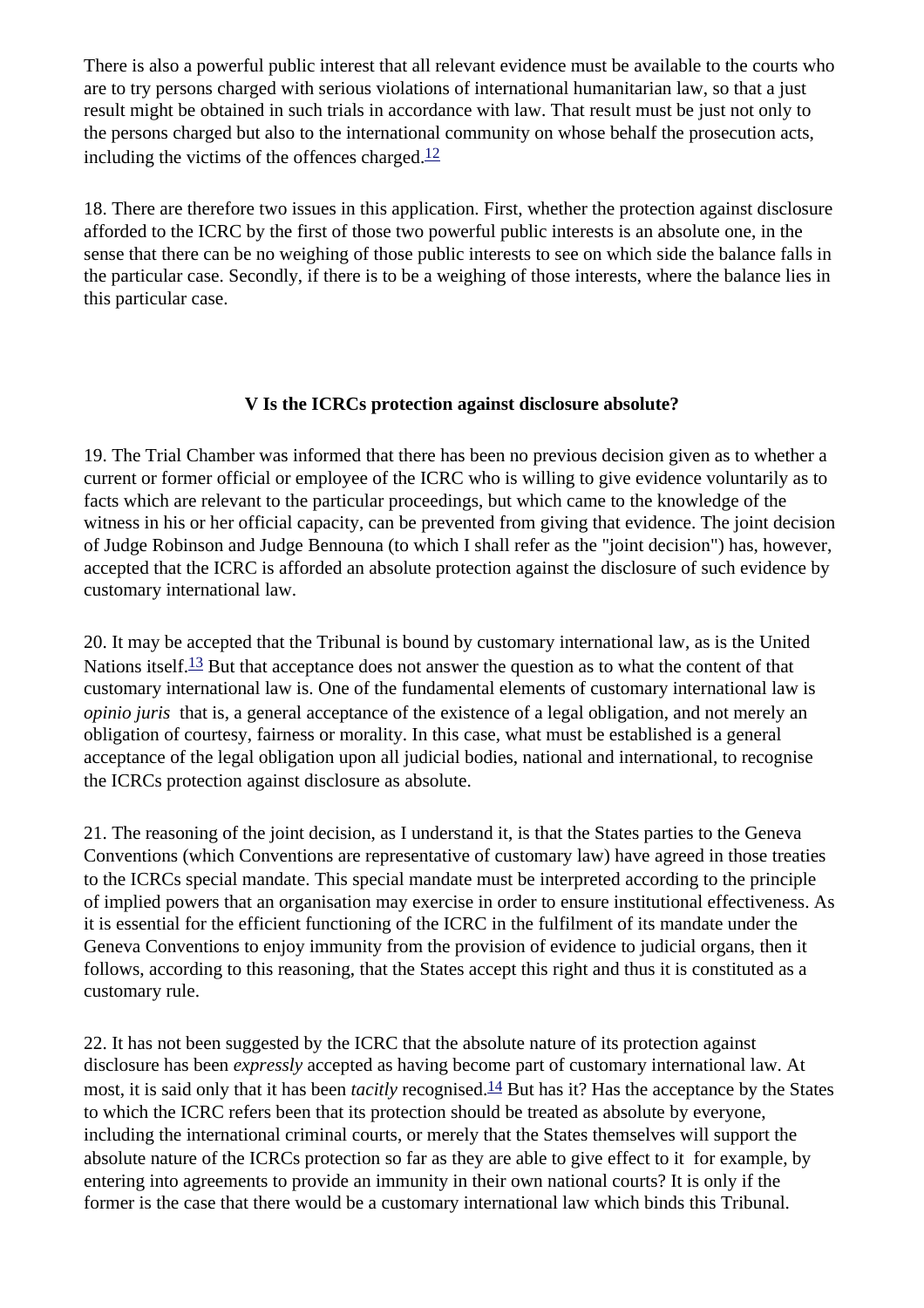23. The material supplied by the ICRC does not demonstrate either a general practice of such an acceptance or any consensus in the literature that it exists, and it is conceded that there have been no previous decisions upon this issue.<sup>15</sup> The joint decision has referred to Headquarters Agreements between the States and the ICRC to the effect that its employees enjoy immunity from giving evidence in national courts. Whilst such clauses may constitute *opinio juris* and State practice for the purposes of finding a customary rule that the ICRC s protection before *national* courts is an absolute one, I am not persuaded that such a rule includes *international* criminal courts whose task it is to try serious violations of international humanitarian law, including grave breaches of those same Geneva Conventions. As the ICRC itself concedes, it permitted its employees to provide evidence in the Nuremberg trials, even though that evidence did not, it seems, disclose anything against the accused,  $\frac{16}{12}$  and it retains the right to permit its employees to give evidence again in the future.  $\frac{17}{12}$  $\frac{17}{12}$  $\frac{17}{12}$  To my mind, it is an enormous step to assume that the States had contemplated at the time of the Geneva Conventions the existence of a similar immunity in international criminal courts (created for the first time almost a half of a century later), or that they have contemplated the existence of such an immunity since in such courts. For these reasons, I am not persuaded that the answer is supplied by customary international law.

24. It is not easy to discover general principles of law in relation to this issue which are recognised by the domestic laws of (all) civilised nations.<sup>18</sup> This is because most civil law systems have detailed statutory provisions in relation to evidence which is the subject of claims of confidentiality, whereas most common law systems leave it to the courts to determine where the balance lies between competing public interests. It is therefore necessary, in my view, to commence from first principles.

25. It is the fundamental obligation of this Tribunal, imposed by Articles 20 and 21 of its Statute, to ensure the fair and expeditious trial of those indicted before it. A fair trial is one which is fair to both the accused who is on trial and to the prosecution which, as I have already said, acts on behalf of the international community, including the victims of the offences charged.<sup>19</sup> The Tribunal also has an inherent power, deriving from its judicial function, to control its proceedings in such a way as to ensure that justice is done.  $\frac{20}{2}$  Whether or not evidence which is relevant should nevertheless not be permitted to be given is a matter of procedural rather than substantive law, and it is in relation to such procedural matters that the Tribunal s obligation and inherent power become particularly important, for it is these matters which primarily ensure that the trial proceeds fairly and expeditiously. It is against this background that the present application must be determined.

26. It cannot be emphasised too strongly that this Tribunal deals with criminal trials and not with litigation between sovereign States, and that save for some perhaps analogous problems such as those arising from the non-compliance by a State with orders made against it, with which the *Blakic Subpoena Decision*<sup>21</sup> was concerned the procedure of this Tribunal is primarily concerned with ensuring the fair and expeditious disposition of criminal trials. In those circumstances, there is little relevance to matters of procedure within the Tribunal of the oft quoted passage from that decision concerning the confusion which may be caused by the adoption in an international tribunal of approaches prevailing in national law systems,  $\frac{22}{3}$  where those national approaches may well assist in ensuring the fair and expeditious disposition of the international proceedings before the Tribunal. Indeed, in relation to the rules of evidence and matters of procedure, international law chooses, edits and adapts elements from the rules of the better developed systems of law, employing their legal reasoning and analogies in order to do so.[23](#page-9-21)

27. In most systems where the balance between competing public interests is not dictated by statute, the courts are required to carry out their own balancing exercise, to see whether the harm which would be done by the allowance of the evidence outweighs the harm done by the frustration or the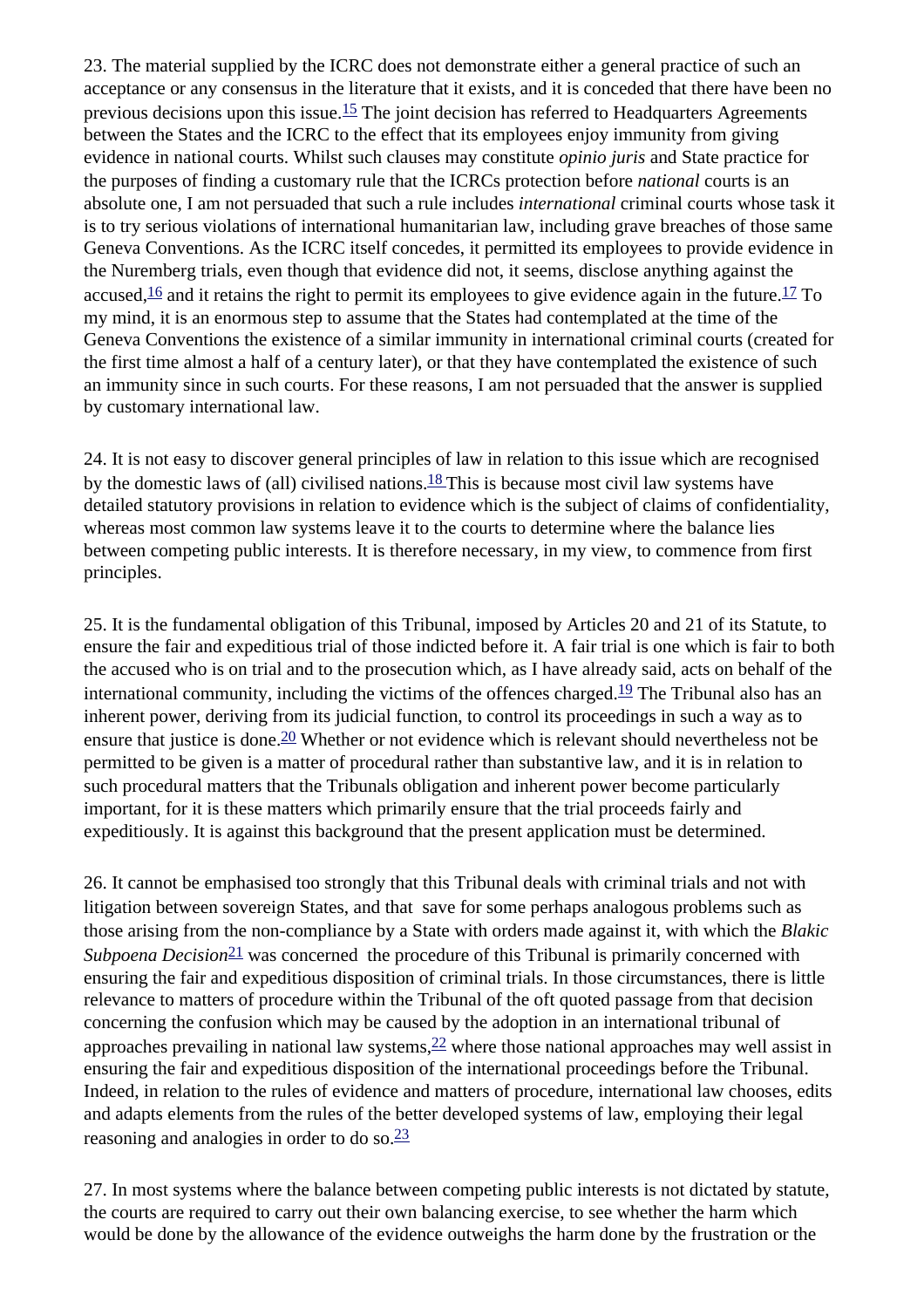impairment to justice if the evidence is not available. In my view, such a procedure is the most appropriate one to be adopted in the present situation in order to ensure a fair trial in accordance with the Tribunal s Statute. The only exception to such a procedure common to most legal systems is that to which I referred earlier, the absolute protection of the client against the disclosure by his lawyer of information which he has obtained from his client in relation to existing or impending litigation. Apart from statutory provisions relating to litigation in national courts, there is no wider category of absolute protection available in those systems which would include the ICRC.

28. I have considered the submissions of the ICRC with care, and (I confess) with sympathy, but I am not presently persuaded by its arguments, or by the joint decision, that its protection against disclosure is the absolute one which it asserts. Two situations will suffice to demonstrate why, in my view, it may well be necessary in the rare case that the courts (or at least the international criminal courts) should have the final say.

29. The first situation is where the evidence of an official or employee of the ICRC is vital to establish the innocence of the accused person. Is the accused to be found guilty and sentenced to a substantial term of imprisonment in order to ensure the ICRC s protection against the risk of disclosure? The ICRC has said that, in certain "very restrictive" circumstances, it will consider whether to authorise evidence to be given notwithstanding that it is based on information obtained by its officials or employees in the performance of their functions.<sup>24</sup> Those circumstances as revealed do not include this situation. It is understandable why they do not, for exactly the same damage to the ICRC s impartiality, neutrality and its obligation of confidentiality would be caused by knowledge that such evidence had been given as would be caused by knowledge of evidence given in favour of the prosecution. Even if these very restrictive circumstances were to be amended to include a discretion to authorise evidence to be given in such a situation, I find it difficult to accept that the liberty of an accused person should depend upon the exercise of such discretion by the very body whose interests are at stake.

30. I do not accept that it is necessarily for the greater good to sacrifice the liberty of an innocent person in order to ensure the ICRC s protection against disclosure, yet this is the inevitable consequence of the ICRC s claim. There is at least one species of public interest immunity available in some systems of law which is excluded where its application would deny to the accused person an opportunity to establish his innocence. That public interest immunity protects the identity of a police informer against disclosure because, if the identity of the informer were liable to be disclosed in a court of law, sources of information would dry up and the police would be hindered in their duty of preventing and detecting crime. This immunity has been accepted since at least  $1890$ ,  $\frac{25}{1}$  if not earlier, and it is recognised in many leading cases.<sup>[26](#page-9-24)</sup> An exception to this public interest immunity permits the disclosure of the identity of the informer to be ordered when required to establish the innocence of the accused,  $\frac{27}{2}$  an exception recognised by senior appellate courts.  $\frac{28}{2}$ There is, of course, a distinction to be drawn between the resultant damage in each case, but it is only one of degree.

31. The second situation where, in my view, it may be necessary that the courts should have the final say is where the evidence of an official or employee of the ICRC is vital to establish the guilt of the particular accused in a trial of transcendental importance. The policy of the ICRC would inevitably exclude its consent to such evidence being given.

32. I do not suggest that the international criminal courts would *necessarily* permit the evidence of an ICRC official or employee to be given in either of those two situations. The peculiar circumstances of individual cases are so various that no such forecast could properly be made. Nor would I restrict the situations in which a balancing exercise should be carried out by the courts to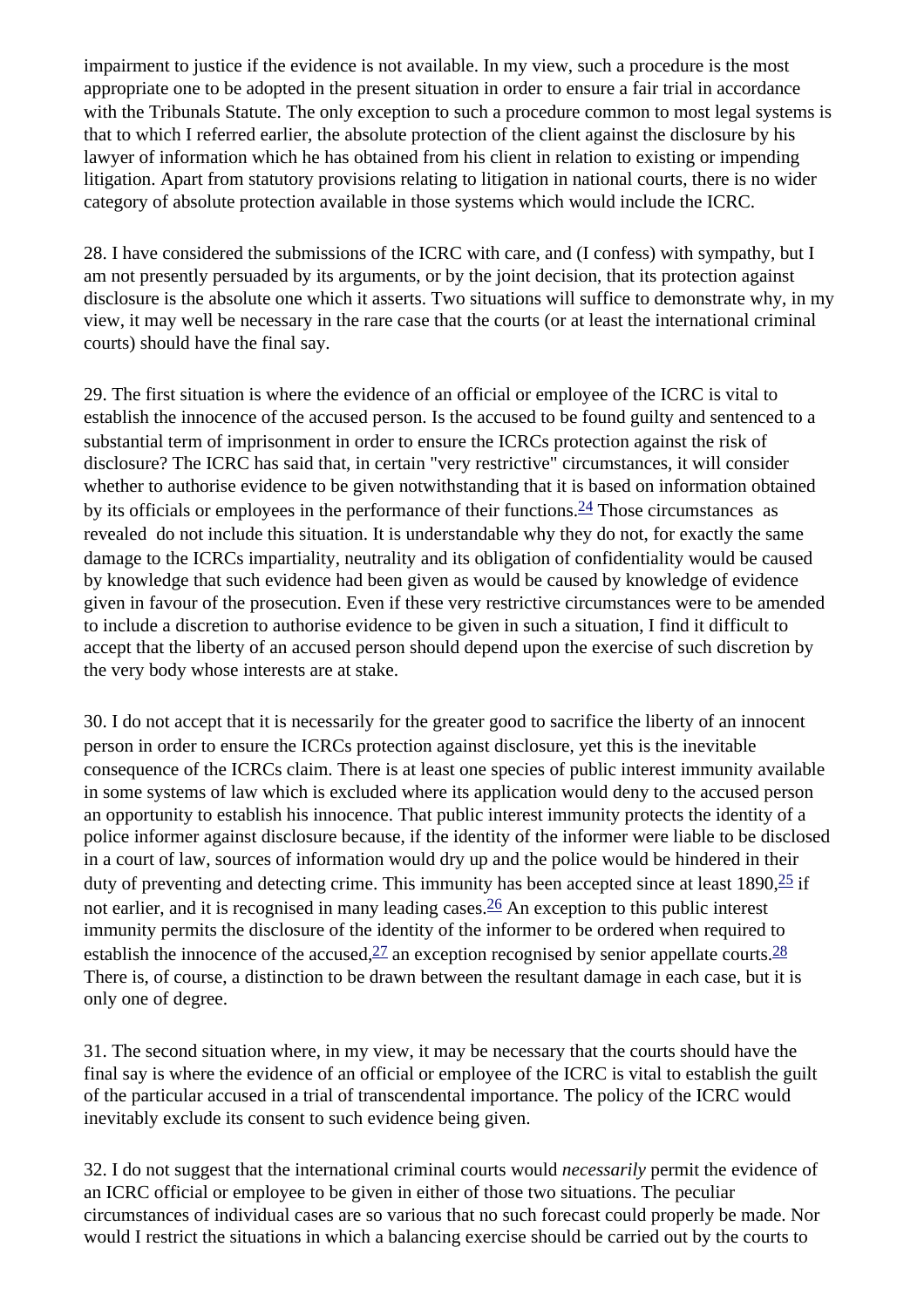those two which I have mentioned. It is impossible to foresee every situation which may arise. That is why guidelines such as have been laid down by the ICRC are an inadequate substitute for the balancing exercise which would be carried out by such a court. In every case, the court would weigh the competing interests the importance of the evidence in the particular trial and the risk that the fact that the evidence has been given by an official or employee of the ICRC would be disclosed to determine on which side the balance lies. But I emphasise that it would necessarily be rare that the evidence would be of such importance as to outweigh the ICRC s protection against disclosure.

33. In the end, however, I find it unnecessary to come to any final conclusion as to whether the protection against disclosure of the ICRC is absolute, and that is because, even assuming that it is *not* an absolute one, the balancing exercise consequently required would necessarily result in the evidence being excluded in the present case (as I demonstrate next). Although the nature of the ICRC s protection is both important and interesting, whatever views I expressed in the present case would be no more than *obiter dicta*, and, moreover, expressed in a confidential decision.

## **VI The balancing exercise**

34. The prosecution submits that it would only be in the most extreme and compelling case where the powerful public interest in protecting the ICRC against disclosure of the fact that such evidence had been given would be so strong, and where the protective measures available to the Tribunal would be so inadequate, that the Trial Chamber would exclude the testimony altogether.<sup>29</sup> I do not accept that this is the test.

35. The correct test is whether the evidence to be given by the witness in breach of the obligations of confidentiality owed by the ICRC is so essential to the case of the relevant party (here the prosecution) as to outweigh the risk of serious consequences of the breach of confidence in the particular case. Both the gravity of the charges and the availability of means to avoid disclosure of the fact that the evidence has been given would be relevant to that determination.<sup>30</sup> Where the breach of confidentiality leads to the serious risk of damage which exists in the present case, the test must be correspondingly more severe. Either the word "essential" or the word "indispensable" may be used, as I understand them to mean the same thing in this context.

36. The damage to the legitimate interests of the ICRC caused by the breach of confidence involved in disclosing what was seen or heard by its officials or employees in the performance of his functions have already been described. What then of the importance of this evidence to the prosecution case?

37. The prosecution has declined to provide a copy of the proposed witness s statement, relying instead upon a brief description of his "possible testimony". It says that it has adopted this course because of the *ex parte* nature of the proceedings and that, in the event that the Trial Chamber decides that the evidence is to be excluded, the content of the witness s statement will be known to the Trial Chamber without the knowledge of the accused. Had the accused known that this had occurred, the prosecution says, they might regard it as a potential ground of appeal. $31$  For this reason, the prosecution says, the Trial Chamber should accept its assessment of the evidence as being "very important" to its case.<sup>[32](#page-10-5)</sup>

38. With all due respect to the prosecution, this is nonsense. Professional judges are often required to read documents in order to determine whether the documents themselves or their contents are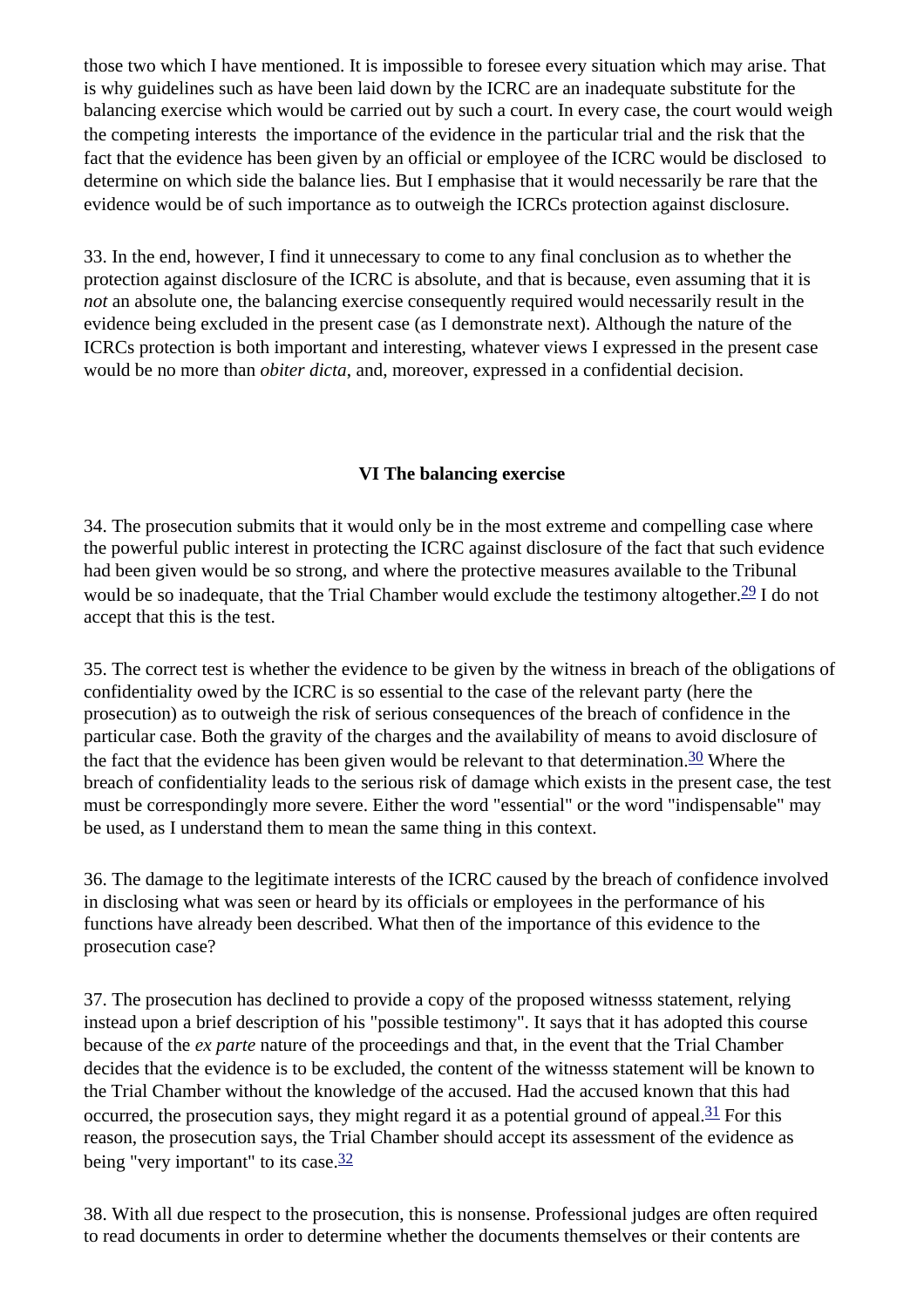admissible in evidence. Where the Trial Chamber rules against the admissibility of that evidence, it could not sensibly be suggested that an appeal would lie in favour of the party whose objection to the evidence had been upheld. There would be no valid ground for arguing that the judges knowledge of the excluded material in such circumstances disqualified them from continuing in the case. Professional judges are expected to be able, and are able, to disregard such material. Even if the accused in the present case did know that the Trial Chamber had learnt of the contents of the statement, an appeal based upon what had happened must inevitably fail. The fact that the accused will not know does not, therefore, deny them any ground of appeal which would otherwise reasonably have been open to them.

39. Neither do I accept that the consequence of such a stand by the prosecution is that we should accept its own assessment of the importance of the evidence. It is surprising that the prosecution, whilst criticising the ICRC for its claim to be the sole arbiter of whether its officials or employees should give evidence, should itself claim to be the sole arbiter of the importance of that evidence to its own case. In my opinion, the Trial Chamber should proceed with its own assessment of the importance of this evidence to the prosecution case upon the basis of what the prosecution itself has been prepared to reveal to it.

40. First, the prosecution s description of the evidence as "very important" or of "great importance" does not constitute it "essential" to its case. Secondly, insofar as the evidence (as described by the prosecution) will relate to the conditions in which persons were detained and will report hearsay statements made by those persons as to their state of mind at some previous time concerning being "exchanged", it will be no more than corroborative. Insofar as it will establish actions by certain of the accused to prevent the ICRC from carrying out its functions, that evidence (if accepted) is no more than evidence of a guilty conscience, which could not be "essential" to the prosecution case. Finally, insofar as the evidence relates to conversations with certain of the accused, it is not suggested that they included admissions by the accused which are "essential" to the prosecution case.

41. In my opinion, the balance is this case lies clearly in favour of the ICRC. I would therefore not permit the evidence to be given whether or not the ICRC s protection against disclosure is absolute.

## **VII Disposition**

42. The joint decision gives a ruling that "the evidence of the former employee of the ICRC sought to be presented by the Prosecutor should not be given". I am assured that such a ruling is intended to be limited to the evidence which the prosecution seeks to call from this particular witness a limitation which is confirmed elsewhere in the joint decision  $\frac{33}{2}$  and that it is not intended to reflect the reasoning of the joint decision itself, that no evidence could *ever* be given by former officials of the ICRC where the facts came to their knowledge by virtue of their employment.

43. Upon that basis, I agree with that ruling.

Done in English and French, the English version being authoritative.

Dated this 27<sup>th</sup> day of July 1999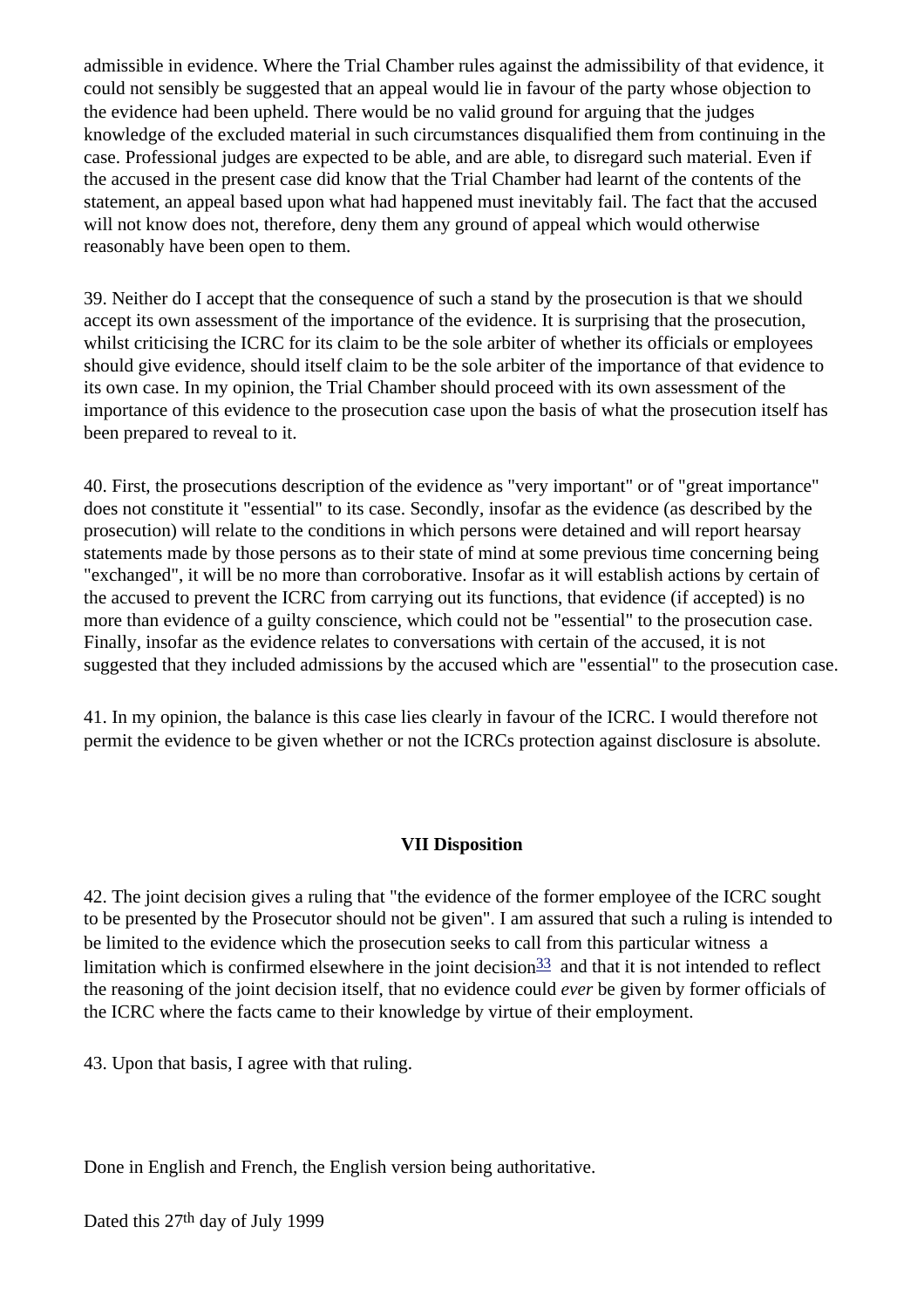Judge David Hunt

**[Seal of the Tribunal]**

\_\_\_\_\_\_\_\_\_\_\_\_\_\_\_\_\_\_\_

<span id="page-9-0"></span>1. The jurisdiction of the Tribunal to try these charges is to be found in Article 2 of its Statute.

<span id="page-9-1"></span>2. Article 3 of the Statute.

<span id="page-9-2"></span>3. Article 5 of the Statute.

<span id="page-9-3"></span>4. ICRC Submission, para 39(1).

<span id="page-9-4"></span>5. Prosecutor s Submission, 23 March 1999, paras 9, 18.

<span id="page-9-5"></span>6. It seems that the Tribunal would not have the power to make such an order in any event: cf *Prosecutor v Kovacevic*, Case No IT-97-24, Decision of Trial Chamber II*bis* Refusing Defence Motion for Subpoena,

23 June 1998, p 2, in which it was held that the Tribunal has no authority to issue a subpoena to the Organisation for Security and Co-operation in Europe, upon the basis that it is an international organisation and not a State.

<span id="page-9-6"></span>7. See, for example, Prosecutor s Submission, 23 March 1999, paras 10, 14, 38.

<span id="page-9-7"></span>8. The unanimously recognised authority, competence and impartiality of the ICRC, as well as its statutory mission to promote and supervise respect for humanitarian law has been noted by the Appeals Chamber, in *Prosecutor v Tadic* (1995) 1 ICTY JR 353 at 435 (para 73).

<span id="page-9-8"></span>9. There is also an interest (but of considerably less public importance) in protecting the ICRC against any breach of the obligation of confidentiality which the official or employee has to the ICRC itself.

<span id="page-9-9"></span>10. Statute, Article 22; Rules 69, 75.

<span id="page-9-10"></span>11. *Ibid*, Article 20.1.

<span id="page-9-11"></span>12. *Prosecutor v Aleksovski*, Case IT-95-14/1-AR73, Decision on Prosecutor s Appeal on Admissibility of Evidence, 16 February 1999, par 25.

<span id="page-9-13"></span><span id="page-9-12"></span>13. Opinion of Professors Salmon and David, para 27.

14. *Ibid*, para 12.

<span id="page-9-14"></span>15. cf Browlie, "Principles of Public International Law", (5th Edn, 1998), p 7.

<span id="page-9-15"></span>16. Affidavit of Angelo Gnaedinger in Support of Submissions of the ICRC, paras 54-55.

<span id="page-9-16"></span>17. ICRC Submission, para 29.

<span id="page-9-17"></span>18. Statute of the International Court of Justice, Article 38(1)(c), as interpreted by its proposers: Browlie, "Principles of Public International Law", (5th Edn, 1998), p 16.

19. *Prosecutor v Aleksovski*, Case IT-95-14/1-AR73, Decision on Prosecutor s Appeal on Admissibility of Evidence, 16 February 1999, par 25.

<span id="page-9-18"></span>20. See, generally, in relation to such inherent power: *Northern Cameroons Case* (ICJ Reports 1963, p 29) and the *Nuclear Tests Case* (ICJ Reports 1974, pp 259-260 (para 23)), followed by the Appeals Chamber of this Tribunal in the *Blakic Subpoena Decision*: *Prosecutor v Blakic*, Case IT-95-14-AR108*bis*, Judgment on Request of Republic of Croatia for Review of Decision of Trial Chamber II of 18 July 1997, 29 Oct 1997, footnote 27 (para 25). The *Blakic Subpoena Decision* was in turn followed in *Prosecutor v Tadic*, Case IT-94-1-A, Judgment, 15 July 1999, para 322.

<span id="page-9-19"></span>21. *Prosecutor v Blakic*, Case IT-95-14-AR-108*bis*, Judgment on Request of Republic of Croatia for Review of Decision of Trial Chamber II of 18 July 1997, 29 Oct 1997.

<span id="page-9-20"></span>22. *Ibid*, para 40.

<span id="page-9-21"></span>23. Browlie, "Principles of Public International Law", (5th Edn, 1998), p 16.

<span id="page-9-22"></span>24. ICRC Submission, para 29. Excerpts from guidelines laid down by the ICRC s Executive Board on 7 March 1985 are reproduced in the opinion of Professors Salmon and David, para 34.

<span id="page-9-23"></span>25. *Marks v Beyfus* (1890) 25 QBD 494 at 498, 500.

<span id="page-9-24"></span>26. *Duncan v Cammell Laird* S1942C AC 624 at 633-634; *Rogers v Home Secretary* S1973C AC 388 at 401, 407; D v NSPCC S1978C AC 171 at 218, 232, 241; *Sankey v Whitlam* (1978) 142 CLR 1 at 61, 65-66;